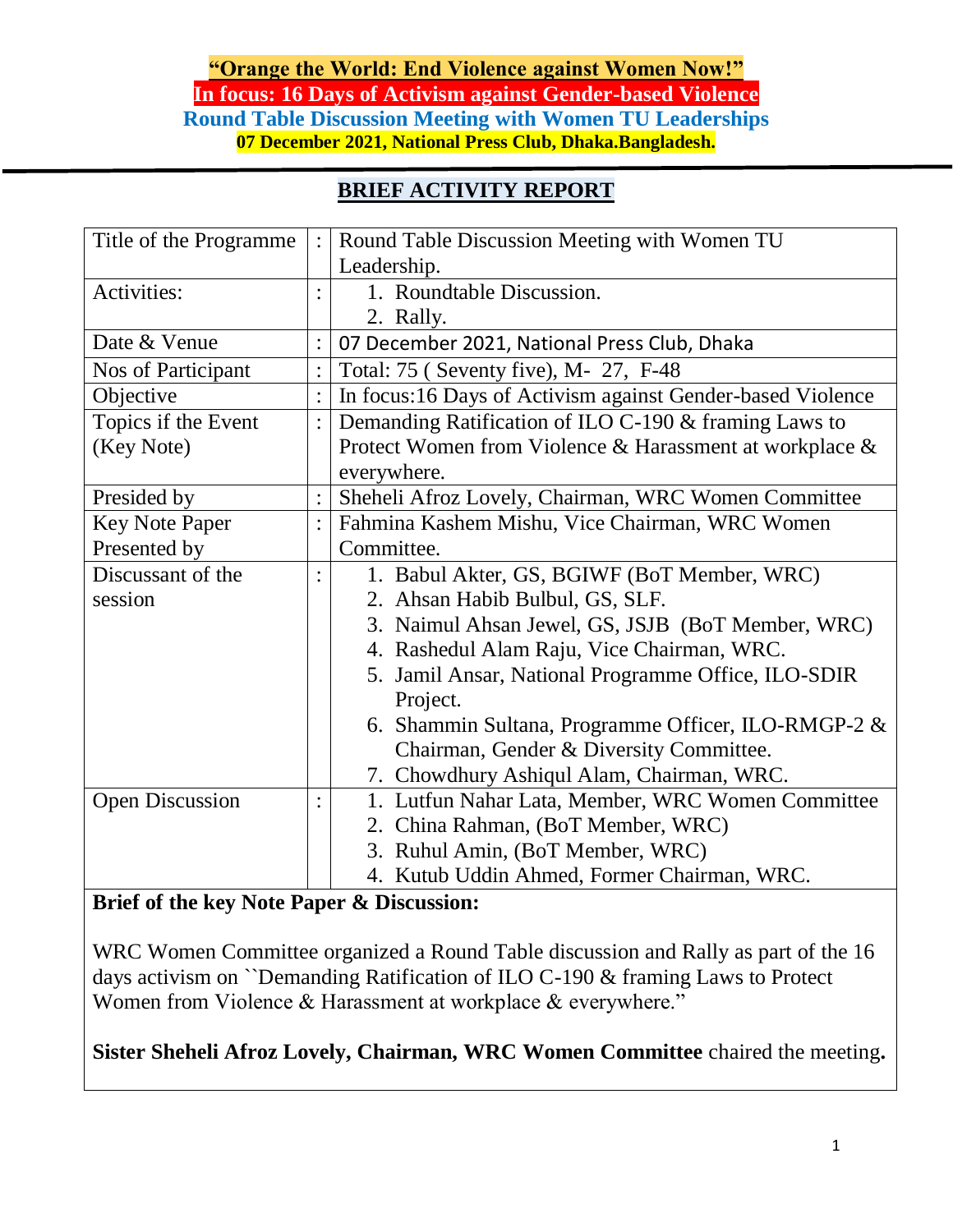The Round Table Discussion meeting started with **welcome address by the Chair Sister Sheheli Afroz Lovely.**

**Fahmina Kashem Mishu, Vice Chairman, WRC Women Committee** presented Key Note Paper in the meeting. In her presentation, she mentioned about the statistics of vulnerability of women's in the workplace and in the community. She also cited different data collected from different Research and study in this regards.(The Key Note paper is attached herewith). In her presentation, she proposed 9 (nine) points of recommendations for future Trade Union Action to protect women and gave emphasis on ratification of the ILO Convention 190 and forming Laws in the country.

As Special Guest **Mis. Shammin Sultana, Programme Officer, ILO-RMGP-2 & Chairman, and Gender & Diversity Committee** has express her deep concern about the women's situation in Bangladesh especially during the COVID Situation and express her concern about early marriage, women education, workplace safety of women workers etc. She explain about why Bangladesh should ratify ILO C-190 and what will be the impact. She also said that the present Law of the Land on |Women's protection need to be updated as the vulnerability goes higher day by day and the ways & pattern of torture is being changed e.g. kidnap, Rape, killing after Gang rape, etc. She said that the Trade Unions need to be more active and take immediate steps to ratify ILO C-190 & and update the existing Laws to stop all kind of Harassment & Violence at workplace as well as in the society.

Mr. Jamil Anser of ILO express his heartfelt solidarity with the programme undertaken by the WRC Women Committee at eav of the 16 days Activism, In his speech he gave importance to the role of Trade Unions to take collective initiatives with other likeminded organizations to achieve the goal. He also emphasis that without making a fearless workplace and the society, it will not possible to achieve the SDG. So, Trade Unions and the Women's organizations need to come forward with common voice and action to ratify C-190 without delay. So act now.

**Mr. Babul Akter, GS, BGIWF (BoT Member, WRC**) said that the Trade Unions are now united and organized to achieve the goals. We should strengthen our Advocacy, campaign.

In addition, other activities in our regular routine work instead of limiting the activities within only day observation. If we can raise our voice strongly than the Govt & the employers will be bound to take initiative to ratify C-190 and reforming the existing laws to make workplace free from harassment & violence.

**Ahsan Habib Bulbul, GS, SLF** said that this is the high to work together to raise a strong voice against harassment & violence not only against women but for all working peoples and for this only united movement is the only way to achieve the goals.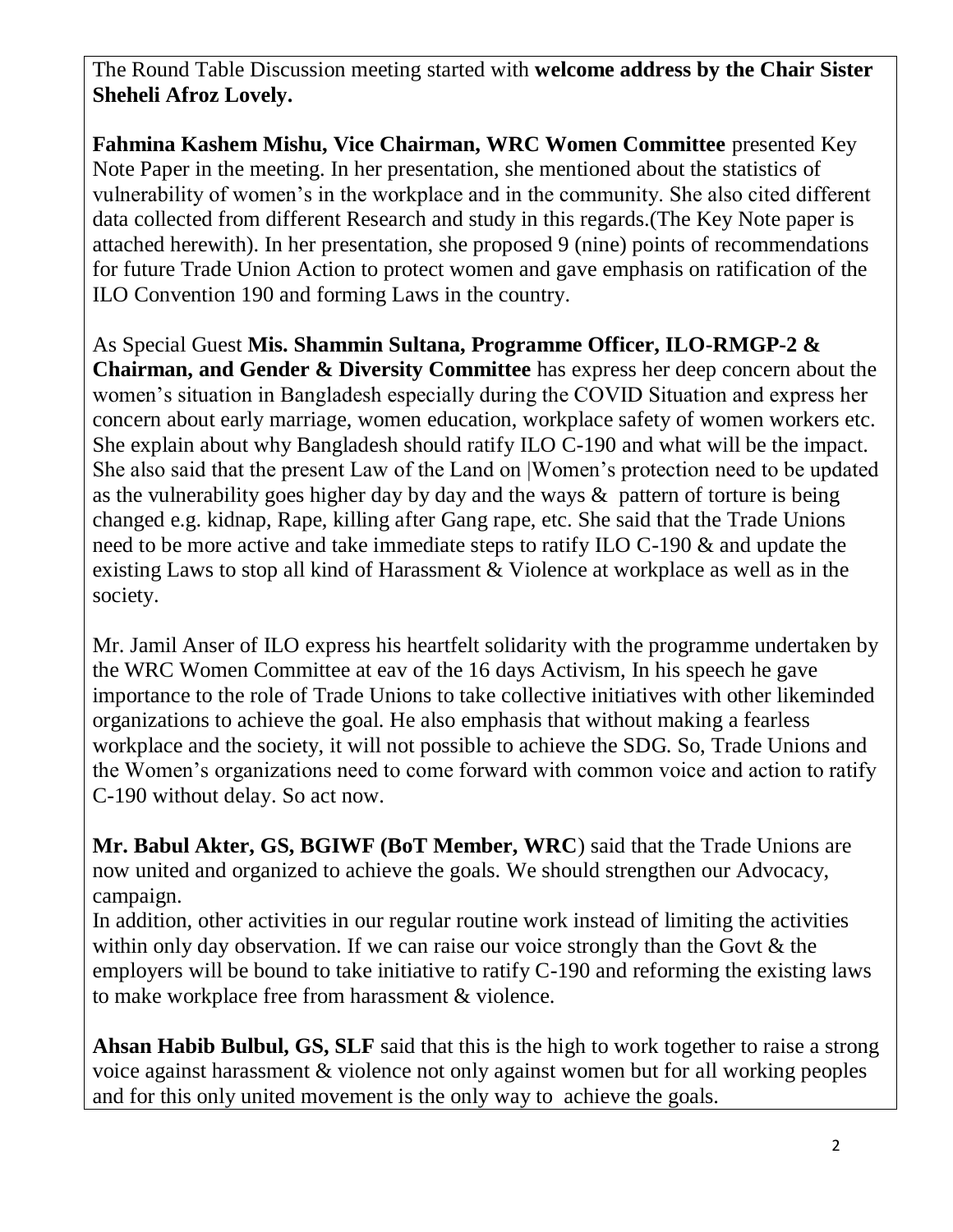**Naimul Ahsan Jewel, GS, JSJB (BoT Member, WRC)** Said that except organizing joint movement and raising strong voice against harassment & violence, there is no alternative way to make a fearless work place as well as the safe society. All man & women must work together to create logical pressure to the Government to immediately ratify ILO C-190 and ensure proper justice.

**Rashedul Alam Raju, Vice Chairman, WRC.** Express his dep satisfaction for organizing the remarkable event at the eve of the 16 days activism.

## **Recommendations:**

1. To confirm the workplace be free from all types of harassment and violence and to ratify the ILO Violence and Harassment Convention, 2019 (No. 190);

2. To amend the Bangladesh Labour Act 2006 incorporating specific articles and measures to stop violence and harassment against women;

3. To develop a roadmap on safe work environment. Also, it w/require to bring change into the mindset of those are engaged into oppressing the workforce as they do not consider/take into account the psycho-social damage (i.e. loss of humanity, rights and dignity) concerned aftermath;

4. To focus on workplan aiming at to confirm safe, harassment, and violence-free workplace for women;

5. To establish appropriate creche and breast feeding corner at all workplaces;

6. To take initiative for gender-sensitivity training at all workplaces and establishments;

7. To increase the penalty and or corresponding punishment (which is at present highest at only Tk.25000) against indecent or unmannered behaviour towards women. Bangladesh Labour Act, section 332, has prohibited indecent or unmannered behaviour towards a female worker at workplace, which is repugnant to her modesty or honour. However, neither the law nor the rules have provided any specific definition nor elements concerned - what are to be construed as indecent or unmannered behaviours, causing the application of the section has been frustrated;

8. To act into a coordinated approach to map and prevent the abuses and harassments at workplaces;

9. To show zero-tolerance on violence and harassment against women and to form antiharassment committees at all workplaces and establishments.

| Organised by    |  | :   Workers Resource Centre-WRC Women Committee |  |
|-----------------|--|-------------------------------------------------|--|
| Participated by |  | : $NCCWE \& IBC Women Leadership$               |  |
| Supported by    |  | :   International Labour Organisation-ILO       |  |
|                 |  |                                                 |  |

## **Photos of the Activities are attached herewith in the next page**